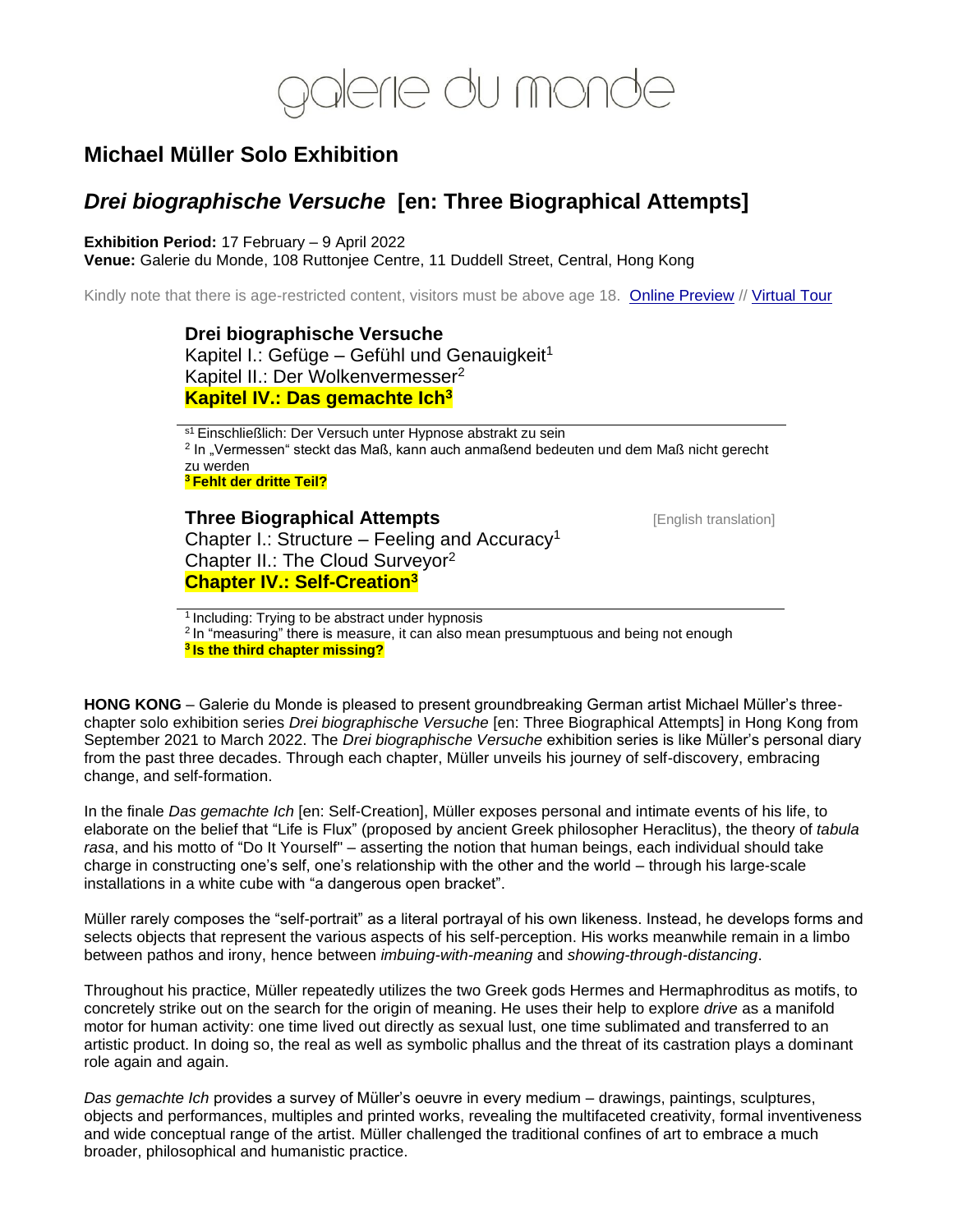

## **Duett** [en: Duet] Ceramic, steel and plastic, 19.5 x 171.7 x 40 cm (2017)

Consisting of a starting block, *Duett*, featuring Michael Müller's footprints, pressed in plaster, are mounted on the footrests, which visualizes time advancing in both directions – the past and the future. The tense moment before the start of a race is frozen in the work, capturing the loneliness of the runner before taking action, "free" of any struggle or competition. The work was part of a performance in which the dancers stepped into the artist's footsteps in a literal sense.



**Unfertiges Ich [en: Unfinished Self]** Lacquer on plexiglas and printed alu-dibond, 150 x 269 x 6 cm (2020)

*Unfertiges Ich* is printed on alu-dibond and covered with "water drops" of clear varnish. It revolves around the theme of potency in the sense of possibility. The left half of the image shows a free upper body in a boxer and high heels, while the right half features Michael Müller's leg, whereby the swing of the boxer's legs merges into those of the artist, who thus connects the two halves of the image. Potentially realizable possibilities of the ego are shown, such as gender identity or the performance of individual expression. This is also reflected in the title, which emphasizes that the ego is always in a fluid state, changeable, unfinished – there is always potential and possibility.



*Falscher Inder* reveals conflicts in the biographical narratives and exemplifies them with Michael Müller's "identity". The form of the two pillars takes up the phallic lingam referencing the Hindu worship of the deity Shiva. The fresh milk poured onto the right column in a ritual gesture and brushed into a white square unites in itself the contradiction between material and form. The milk is religious in its materiality – the gift of the cow, which is sacred in India, and refers to the Orient. The white square into which the milk is brushed in – the ritual is reminiscent of Russian artist Kazimir Malevich's Suprematism, who in 1919 concluded his series of the famous black squares. This "milky" white square – a clear Western connotation that cannot be reconciled with Indian language.

**Falscher Inder** [en: Fake Indian] Marble and fresh milk; monolith: 100 x 20 x 20 cm each (2015)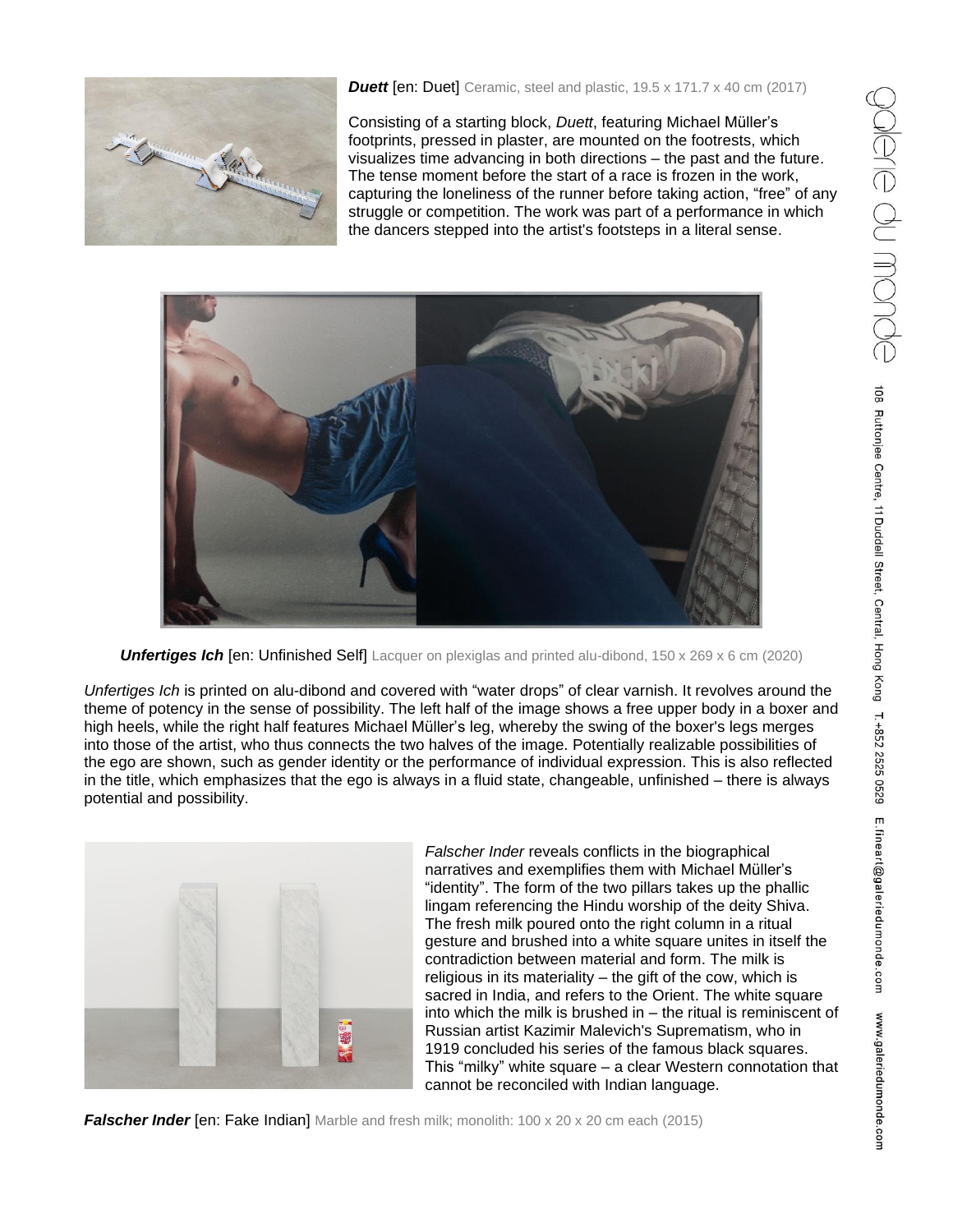E.fineart@galeriedumonde.com

www.galeriedumonde.com



**आत्मसमर्पण मुद्रा** *(Aatmasamarpan Mudra)* and **ईगल व िंग मुद्रा** *(Eegal Ving Mudra)* Pencil on paper and adhesive tape, 40 x 120 cm each (2021)



**सैंडक्रै र्ेमुद्रा** *(Saindakraipe Mudra)* Pencil on paper and adhesive tape, 30 x 80 cm (2021)

The three drawings are Michael Müller's self-portraits, showing only a fragment of the self. But since they show gestures that are embodied expressions of individuality, they are at the same time total portraits of subjectivity, in which each fragment is more than itself – a perfect representation of the whole person. The gestures shown echo the arms of Christ at crucifixion, in which a spiritual, transcendent dimension is revealed alongside the worldly physicality. The titles of the drawings, however, respond to this as a misdirection, since they refer to Indian mudras, the opposite of Christian symbolism. In the Indian-Hindu tradition, mudras are symbolic hand gestures used in everyday life and in religious practice. Interreligious overlaps are apparent – mudra means "a gesture to please the gods", comparable to the gestures of Christ.



## *Tageswerk* [en: A Day's Work]

Ceramic, dimensions variable (2015)

The 378 individual pieces made of clay are negative handprints of the artist, which he formed in the course of one day. The starting point of *Tageswerk* is Michael Müller's Protestant upbringing, which promotes a "work ethic" that ultimately legitimizes and fills a life before oneself (and God). In the course of forming the clay casts, a process of realization took place for the artist. While he initially followed the logic of capitalism that arose from Protestantism and tried to form as many impressions as possible within the given time, this initial

condition changed over time to the realization that each individual piece demands its time in order to be completed, and the impressions are only complete when they conform to a form. From an assembly line production where each piece is "machine made", they became individual and independent works of art.



*Mach dich selbst (Do-it-Yourself)* [en: Make yourself (Do-it-Yourself)] Single-channel video, edition of 5 plus 1 AP Duration: 00:30:30, loop (2015) [\(Play Video\)](https://youtu.be/RFcGD3ASoLs)

In the video *Mach dich selbst (Do-it-Yourself)*, two hands are seen repeatedly touching each other, like a dance. In "self-touch", the human being becomes aware of his "split" into subject and object. And experiences himself as such, he is at the same time the one touching and the one being touched, active and passive, accessing the world from the outside and yet part of the world.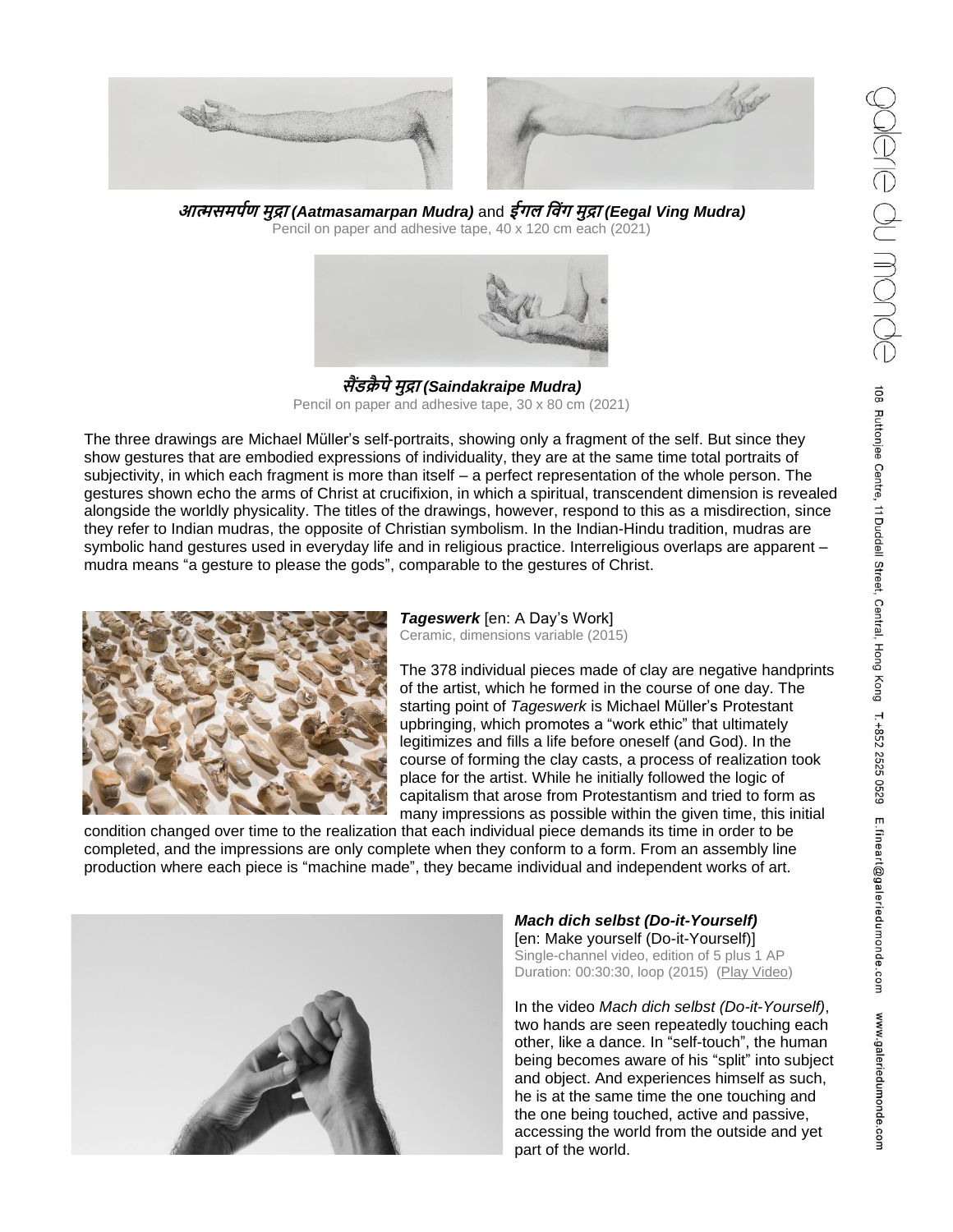www.galeriedumonde.com



*Can you teach me how to fight? Part 1: The Collapse of Identity; Part 2: Me at the Photoshop* Oil on canvas, wood and plexiglas, 2-part work, 112 x 154 x 8.5 cm each

*Can you teach me how to fight?* consists of two paintings showing Michael Müller as a hermaphrodite in the pose of Gustave Courbet's *L'Origine du monde* [en: The Origin of the World] (1866). Yet, Müller goes beyond Courbet: he is both the artist and the model. While the left panel shows only the change of sex, the right panel depicts a "Photoshop" version, in which the artist's entire body is shaped femininely, in accordance with an ideal of beauty; thus, the outlines of breasts and a feminine waist are visible. The title of the work refers to Simone de Beauvoir and Judith Butler's theory of the social determination of gender in social and performative acts: When individual gender is externally determined, one must fight (with society, others and oneself) to resist this definition.



*Motivbild Nr. 9 (zwei Titel)* [en: Motif Image No. 9 (two titles)] *a.) Flex (Double rib and Zipper); b.) up to day / schön stupider Vorgang* [en: a beautiful mindless process] 202 x 146 x 4 cm (2021) Spray paint on printed alu-dibond and glass; white UV resin in acrylic glass box

*Motivbild Nr. 9 (zwei Titel)* is a reflection of the censorship and valuation inherent in human gaze and perception, which is not reflected and conscious in everyday seeing. The depicted nude shows the paradoxical experience of autoeroticism, in which one is both subject and object, toucher and touched, active and passive at the same time. The photograph, printed on aluminium dibond, is placed behind a glass plate, which is partly painted over in black and thus covers and censors parts of what is depicted. However, only insignificant, unspectacular parts that are not decisive of the subject are censored here; not, for example, the usually censored erect penis. While looking at the image, one involuntarily displaces the censorship applied by Michael Müller to reveal the underlying imagery, which is, however, only secondary in this work.

*Pedestal for a Thinker* is based on Auguste Rodin's *Le Penseur* [en: The Thinker] (1880). While it is assumed that Rodin depicts his thinker in a relaxed posture during his thinking meditation, the opposite is the case. The thinker is in one of the most tense and strenuous positions one can hold. So the figure is not busy thinking,



*Pedestal for a Thinker* Plaster, edition of 3, 65 x 40 x 50 cm (2015)

absorbed in his thoughts, but holding his position and not slipping off the plinth. Accordingly, the figure depicted in Rodin's work is not a sophisticated intellectual, but a muscular athlete. Rodin used a boxer as a model. The tension of the situation depicted in Rodin's work is made clearer and intensified by Michael Müller's mere representation of the plinth. The plaster plinth was used in Müller's performances: The dancers were to take and hold the position of the original thinker, an exhausting and strength-demanding act that shows that Rodin's work of art is only possible as a snapshot, deprived of any temporality. By means of the performance, Müller tries to give this act back its temporal dimension.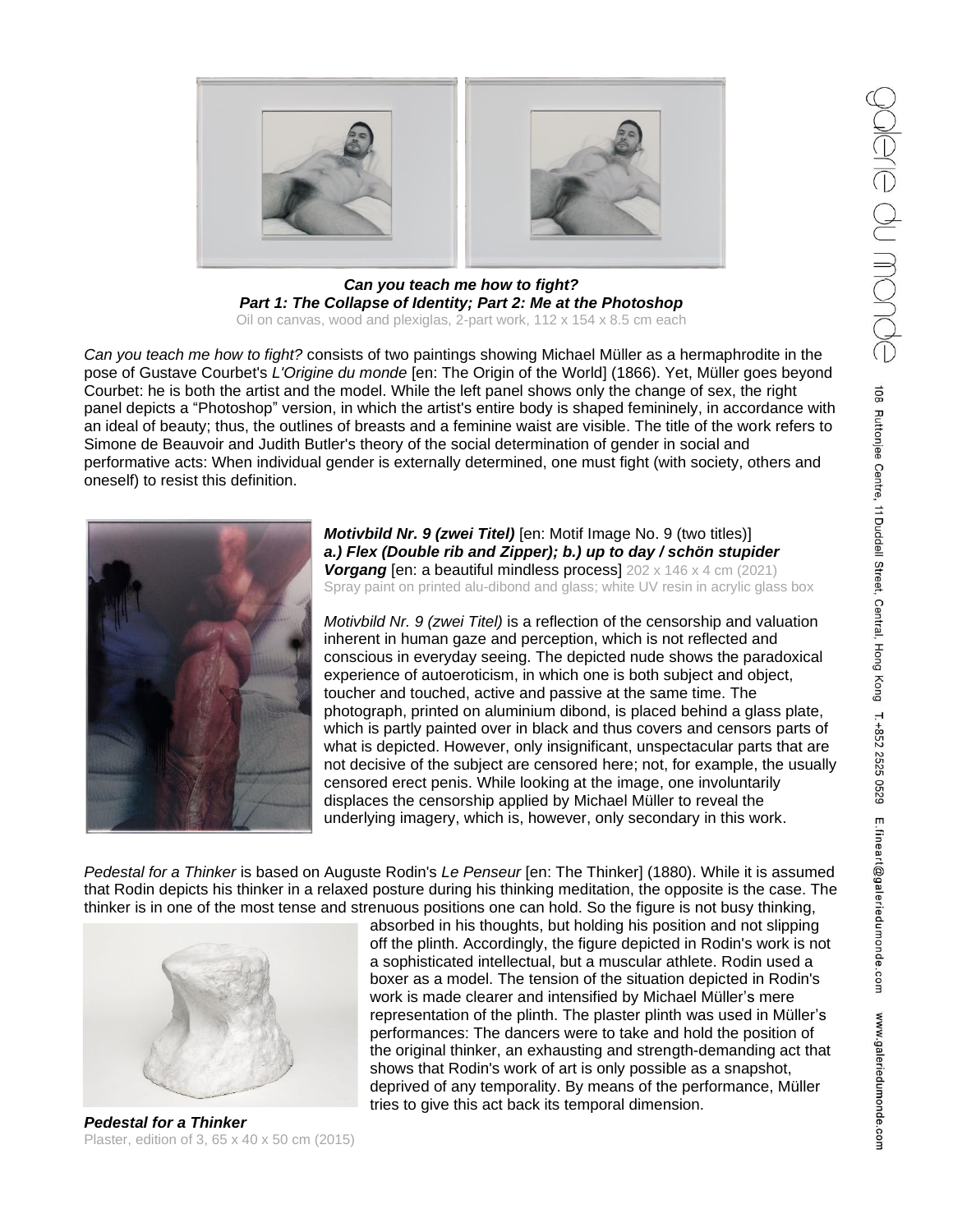

*Schamlippen (Die Kapitalisierung aller Ressourcen)* [en: Labia (The Capitalization of All Resources)] Plexiglas, textiles, ink and color on paper, bookbinding linen, cardboard, and images, 105 x 100 x 18 cm (2020)

*Schamlippen (Die Kapitalisierung aller Ressourcen)* represents the fetishization of the artist as a person in contemporary art, which ultimately culminates in the question: "What is the artist trying to tell us?" The viewer or the collector of a work of art wants to see and understand the artwork from the artist's perspective, to be a passive recipient of the artistic activity of the artist's creative act. This is accompanied by the desire for power and control over the artist's body, into which one would like to place oneself and which is supposed to cease to exist as an independent entity, not subject to change, transformation and development – a state that only occurs after the physical death of the artist, which objectifies a life and brings its ability to change, to be revised, to a conclusion. Corresponding to this are the photographic images of the clothes archived into a publication by Michael Müller, entitled "TEXTILOGRAPHY: The total capitalization of all resources or the connection of mind and matter, similar to a hooker." Converting the clothes into images like police mug shots and identification service records, they are neutral, objective, sober, descriptive, treating the clothes as pure objects, without history, containing no experiences of the artist, materialized in stains, holes and traces.



*By the time this postcard reaches you, I'll be dead by now.* Ink on colored paper, framed: 50.5 x 264 x 5 cm (Date of the death of the artist.)

The work *By the time this postcard reaches you, I'll be dead by now.* is a reference to Japanese artist On Kawara's telegram series I AM STILL ALIVE. From 1970 to 1979, Kawara periodically sent telegrams to various people he knew, mostly friends and colleagues, with the content: "I AM STILL ALIVE. ON KAWARA". The postcards, which are from India, pre-franked there and hand-addressed by Michael Müller, contain the text: "By the time this postcard reaches you, I'll be dead by now." Part of the artwork is a contract concluded with the collector, which obliges the collector to take the postcards out of their frame and mail them after the artist's death. The empty frame remains as an independent artwork, which at the same time echoes the artist's eternal absence.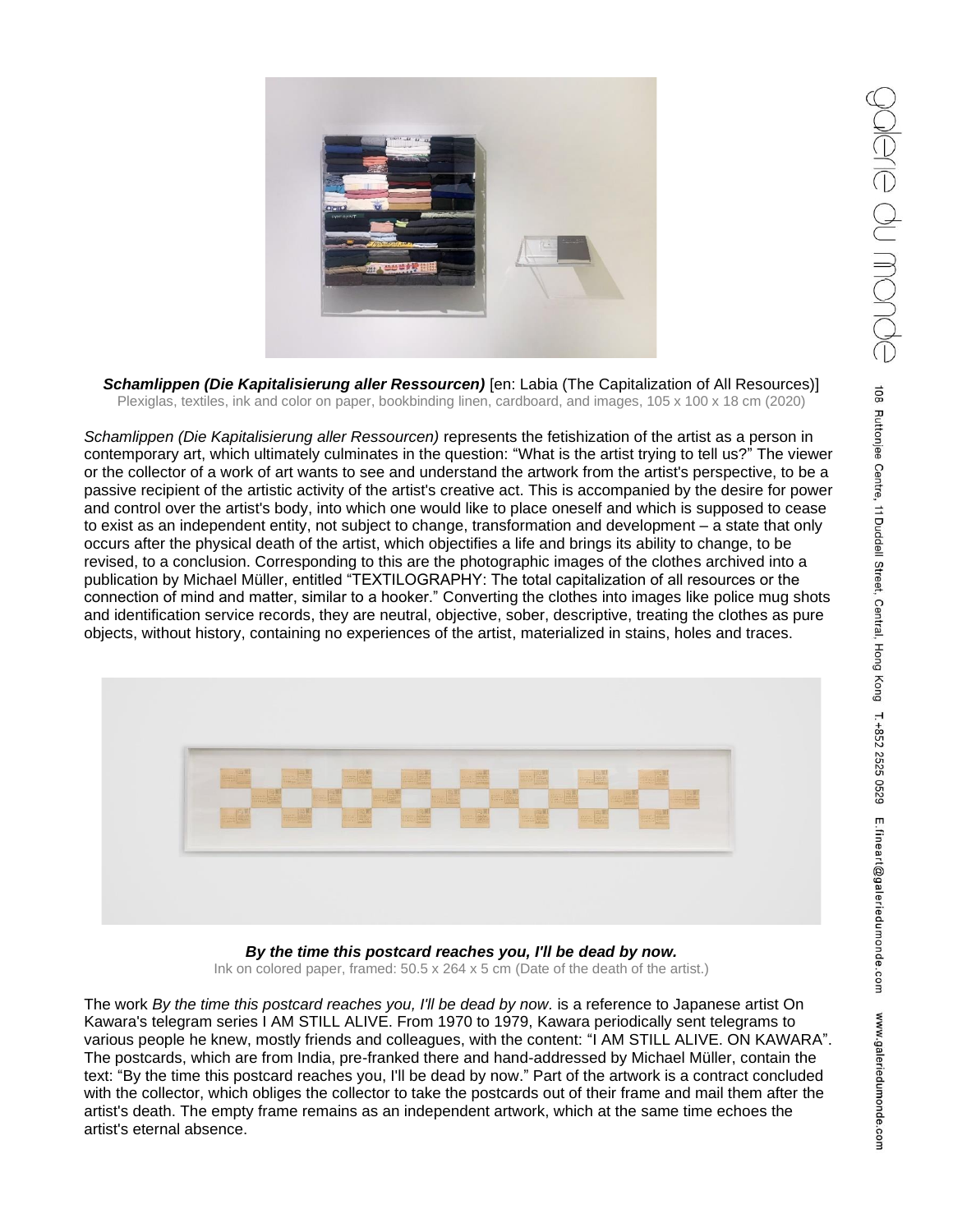# **About the artist Michael Müller**



Michael Müller (b. 1970, Ingelheim am Rhein, Germany) is an artist with a German-Indian background, whose manifold, proliferating oeuvre cannot be ascribed to any one-way interpretation. He continuously broadens the methods of his artistic expression, combining works on paper with painting, text-based work, sculpture, found objects, music, and performance. Müller studied sculpting and fine arts at the Kunstakademie Düsseldorf with Magdalena Jetelová. From 2015 to 2018, he was a professor at the Berlin University of the Arts. In 2018, he was nominated for the Kunstpreis der Böttcherstraße, Bremen.

Recent solo exhibitions include: Städel Museum, Frankfurt (2022, forthcoming); "Drei biographische Versuche" (3-chapter series), Galerie du Monde, Hong Kong (2021-2022); "Schwierige Bilder", Sammlung Wemhöner, Berlin (2021); "Stripping the Force – The Self and the Other", Spotlight by Art Basel, Galerie du Monde, Hong Kong (2020); "Anton in a Bast Skirt", Galerie Thomas Schulte, Berlin (2020); "An Exhibition as a Copy", Galerie du Monde, Hong Kong (2018); "Stripping the Force", Kunsthalle Bremen (2018); "SKITS. 13 Exhibitions in 9 Rooms", Staatliche Kunsthalle Baden-Baden (2016); "Who's Speaking?", KW Institute for Contemporary Art, Berlin (2015). Müller's works belong to many prominent museum collections including the Kunstmuseum Bonn, Germany; Museum of Contemporary Art in Los Angeles, USA; among others. Müller lives and works in Berlin.

# **About Galerie du Monde**

Founded in Hong Kong in 1974, Galerie du Monde has been specializing in modern and contemporary works by internationally established Chinese artists for 48 years. The gallery also nurtures and promotes emerging talent, presenting a varied program of solo and group exhibitions with a strong focus on works of art on canvas, paper, sculpture, photography and new media. To celebrate its 40<sup>th</sup> anniversary in 2014, Galerie du Monde introduced the GDM Project series to strengthen the gallery's support to a wider group of artists from different geographical regions, providing them the opportunity to exhibit outside of their own areas.

Website: [www.galeriedumonde.com](http://www.galeriedumonde.com/) Instagram: @galeriedumonde Email: [fineart@galeriedumonde.com](mailto:fineart@galeriedumonde.com)

*Galerie du Monde opens from Monday to Saturday, 10 am to 7 pm*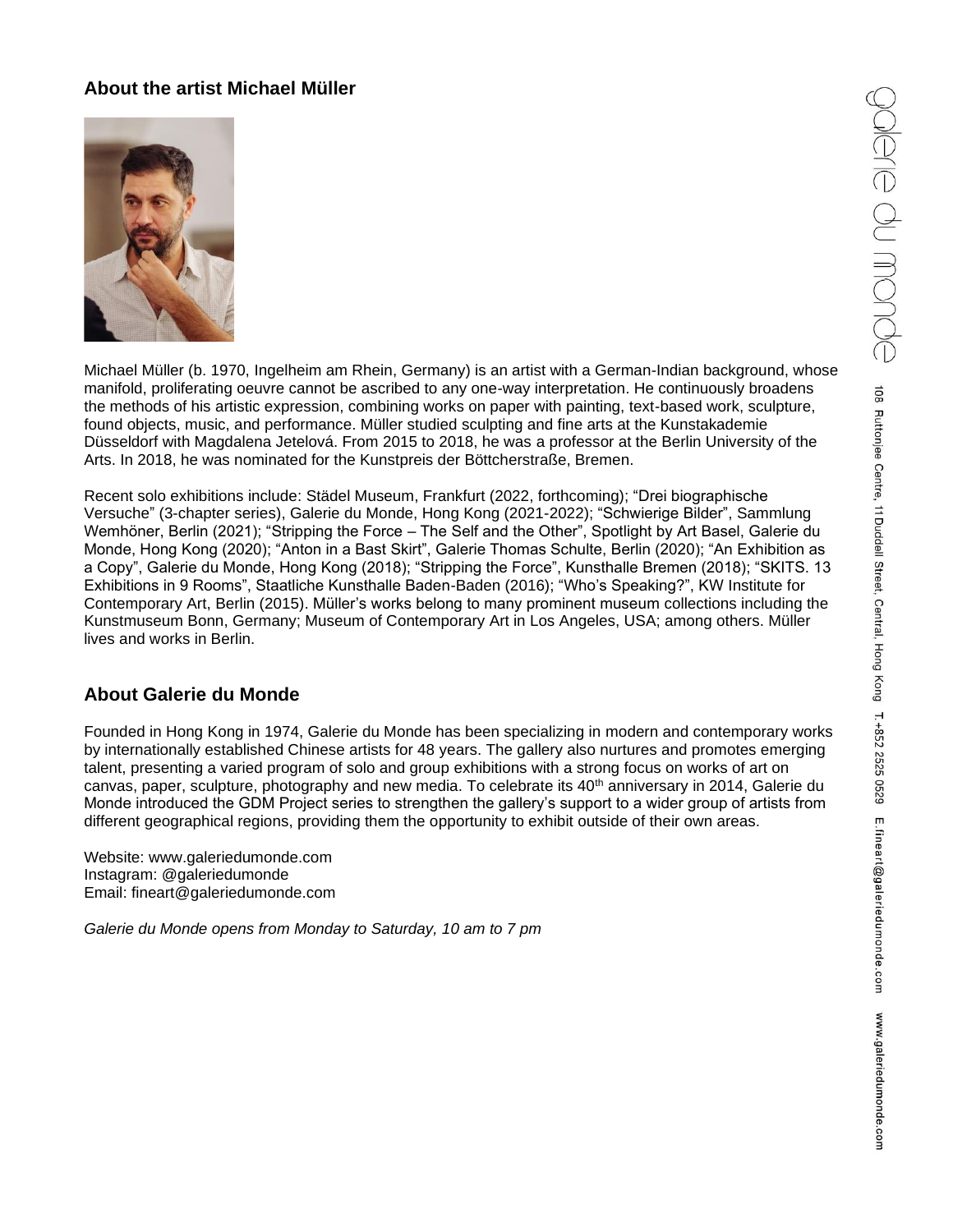# **Michael Müller Drei biographische Versuche [en: Three Biographical Attempts] Kapitel IV.: Das gemachte Ich [en: Chapter IV.: Self-Creation]** 17 February – 9 April 2022























**Ausstattung und Aneignung eines Objekts durch Liebe (Edition 2/3) [en: Endowment and Appropriation of an Object through Love]**

Oyster, Metal Ball and Marble Column Marble Column: 100 x 20 x 20 cm / Oyster, Metal Ball: 7 x 11.5 x 6.5 cm, 2013

**I´ll fuck with my boyfriend in the shower. Die Verbindung zweier Momente durch einen Vorgang. [en: I´ll fuck with my boyfriend in the shower. The connection of two moments through a process.]**

Clear Lacquer on Glass, Wood and Shorts 3-part work, 2015 Part 1 and 2 (Glass): 63 x 39.5 x 0.2 cm each / Part 3 (Wood): 120 x 4 x 4 cm

**Duett [en: Duet]**

Ceramic, Steel and Plastic 19.5 x 171.7 x 40 cm, 2017

### **to erase myself I**

Pencil, Gesso and Lacquer on Alu-dibond with Plexiglas Cover Painting: 150 x 235 cm / Framed Size: 152.5 x 237 x 5.5 cm, 2021

### **to erase myself Il**

Pencil, Gesso and Lacquer on Alu-dibond with Plexiglas Cover Painting: 150 x 235 cm / Framed Size: 152.5 x 237 x 5.5 cm, 2021

### **Unfertiges Ich [en: Unfinished Self]**

Series: Anton im Bastrock

Lacquer on Acrylic Glass and Printed Alu-dibond 150 x 269 x 6 cm, 2020

**Can you teach me how to fight? Part 1: The Collapse of Identity // Part 2: Me at the Photoshop**

Oil on Canvas, Wood and Plexiglas 2-part work, 112 x 154 x 8.5 cm each, 2013

### **By the time this postcard reaches you, I'll be dead by now.**

24 Postcards, Ink on Paper with Plexiglas Cover Framed Size: 50.5 x 264 x 5 cm, Date of the Death of the Artist.

### **Schamlippen (Die Kapitalisierung aller Ressourcen) [en: Labia (The Capitalization of All Resources)]**

Part 1: Plexiglas and Different Textiles, 105 x 100 x 18 cm Part 2: Plexiglas, Ink on Paper, Bookbinding Linen, Cardboard, Images, 27.5 x 50 x 17 cm, 2020

**Tageswerk [en: A Day's Work]** 

Ceramic Clay Objects: 378 Parts, Dimensions Variable Installation: 56 x 240 x 120 cm, 2015

**Motivbild Nr. 9 (zwei Titel) [en: Motif Image No. 9 (two titles)] a.) Flex ( Double rib and Zipper) b.) up to day / schön stupider Vorgang [en: a beautiful mindless process]** 

Spray Paint on Printed Alu-dibond and Glass / White UV Resin in Plexiglas Box Painting: 202 x 146 x 4 cm / Installation: 33 x 39 x 8.5 cm, 2021